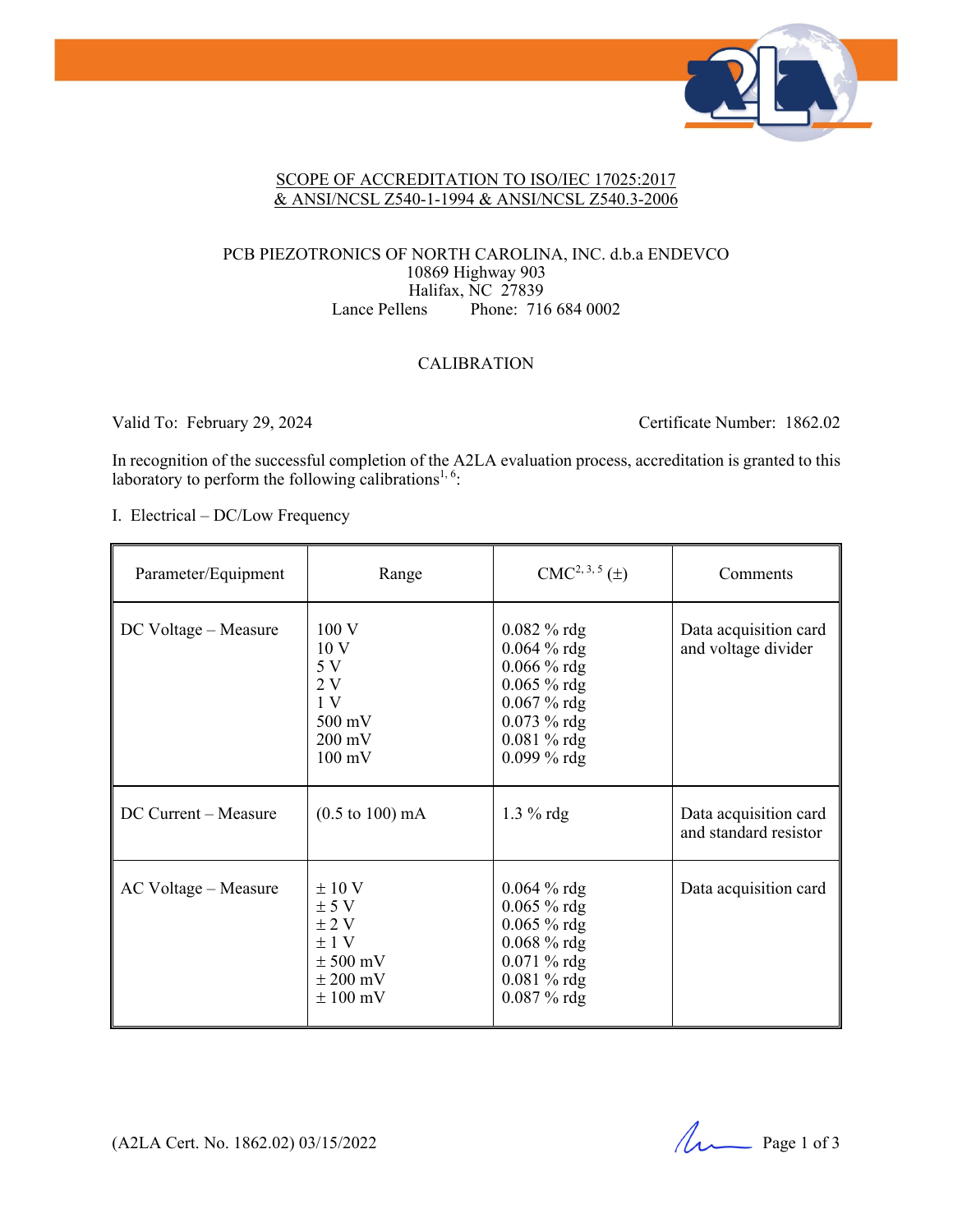#### II. Mechanical

| Parameter/Equipment                                            | Range                                                                                                                                                                     | $CMC2, 4, 5(\pm)$                                                      | Comments                                                                                 |
|----------------------------------------------------------------|---------------------------------------------------------------------------------------------------------------------------------------------------------------------------|------------------------------------------------------------------------|------------------------------------------------------------------------------------------|
| Dynamic Force<br>(Compression/Tension) –<br>Measure            | $(0 to 10 000)$ lbf                                                                                                                                                       | $1\%$ full scale (fs)                                                  | Reference load cell                                                                      |
| <b>Vibration General</b><br>Purpose – Sensitivity<br>Magnitude |                                                                                                                                                                           |                                                                        |                                                                                          |
| Accelerometers                                                 | $(5 \text{ to } 9)$ Hz<br>(10 to 99) Hz<br>(100 to 1999) Hz<br>(2000 to 10 000) Hz<br>$(10001$ to 15 000) Hz<br>$(15001$ to 20 000) Hz                                    | $2%$ rdg<br>1.5 % rdg<br>$1\%$ rdg<br>2.5 % rdg<br>5 % rdg<br>$9%$ rdg | Reference accelerometer,<br>back to back comparison<br>method                            |
| Low Frequency $-$<br>Sensors                                   | $(0.5 \text{ to } 0.99) \text{ Hz}$<br>(1 to 30) Hz<br>(30.01 to 199) Hz<br>(200 to 1000) Hz                                                                              | 1.8 % rdg<br>$1\%$ rdg<br>1.5 % rdg<br>$3%$ rdg                        | Reference accelerometer<br>with long stroke shaker,<br>back to back comparison<br>method |
| <b>Vibration General</b><br>Purpose - Acceleration<br>Level    |                                                                                                                                                                           |                                                                        |                                                                                          |
| Portable Shakers                                               | $(79.6 \text{ to } 159.2) \text{ Hz}$                                                                                                                                     | $1.5\%$ rdg                                                            | Accelerometer, back to<br>back comparison method                                         |
| Vibration General<br>Purpose – Sensitivity<br>Phase - Measure  |                                                                                                                                                                           |                                                                        |                                                                                          |
| Accelerometers                                                 | $(25 \text{ to } 10) \text{ Hz}$<br>$\geq$ 10 Hz to <5 kHz<br>$(\geq 5$ to $\leq 11)$ kHz<br>$( \geq 11$ to $\leq 16)$ kHz<br>$(\geq 16 \text{ to } \leq 20) \text{ kHz}$ | $1^{\circ}$<br>$0.75^\circ$<br>$1.5^\circ$<br>$2^{\circ}$<br>$3^\circ$ | Reference accelerometer,<br>back to back comparison<br>method                            |
| Low Frequency-<br>Sensors                                      | (≥0.5 to <10) Hz<br>$( \geq 10 \text{ to} < 200 ) \text{ Hz}$<br>$≥200$ Hz to $≤1$ kHz                                                                                    | $2.5^\circ$<br>$0.75^{\circ}$<br>$1.5^\circ$                           | Reference accelerometer<br>with long stroke shaker,<br>back to back comparison<br>method |

(A2LA Cert. No. 1862.02) 03/15/2022 Page 2 of 3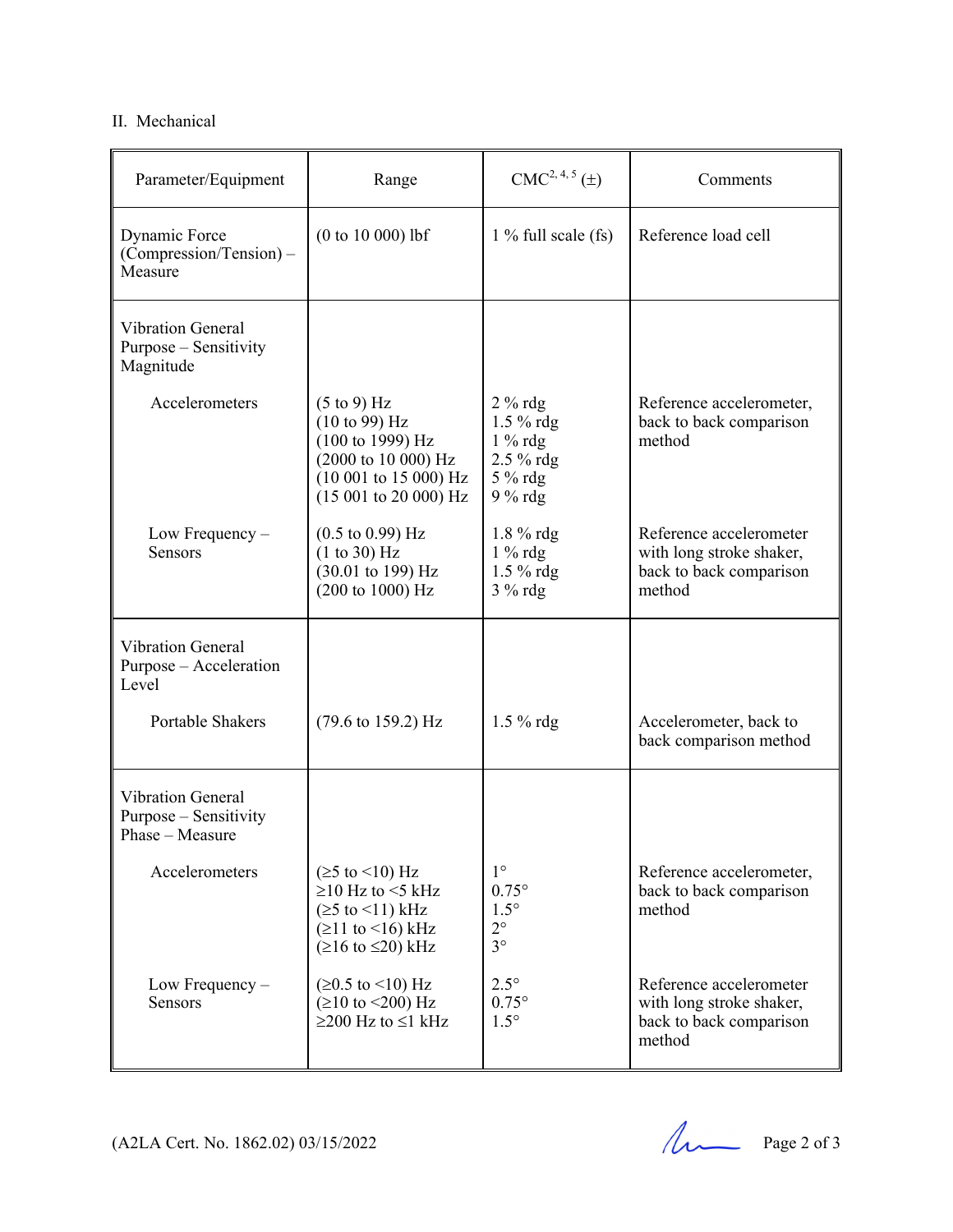| Parameter/Equipment                                                      | Range                                                                                                                            | $CMC2, 5(\pm)$             | Comments                                                                                    |
|--------------------------------------------------------------------------|----------------------------------------------------------------------------------------------------------------------------------|----------------------------|---------------------------------------------------------------------------------------------|
| <b>Acceleration Amplitude</b><br>Linearity, Shock -<br>Measure           | $(100 \text{ to } 2000)$ g;<br>$(0.5 \text{ to } 2) \text{ ms}$<br>$($ >2000 to 10 000) g:<br>$(0.1 \text{ to } 0.5) \text{ ms}$ | $1.9\%$ rdg<br>$2.6\%$ rdg | Reference accelerometer<br>with pneumatic shock<br>tower, back to back<br>comparison method |
| <b>Impulse Force Sensitivity</b><br>$\vert$ (Voltage/Force) –<br>Measure | $(0 to 5000)$ lb<br>(0 to 1000) Hz                                                                                               | $3.8\%$ rdg                | Quartz reference<br>accelerometer                                                           |

#### III. Time & Frequency

| Parameter/Equipment                          | Range                                   | $CMC2, 5(\pm)$ | Comments          |
|----------------------------------------------|-----------------------------------------|----------------|-------------------|
| Angular Rate -<br><b>Measuring Equipment</b> | $(-3000 \text{ to } 3000)$ $\degree$ /s | $0.090 \%$ rdg | Acutronic AC1120S |

<sup>1</sup> This laboratory offers commercial calibration service.

 $3$  CMCs are expressed as either a specific value that covers the full range or as a percentage of the reading plus a fixed floor specification.

<sup>4</sup> CMCs for Vibration parameters are for Sensitivity (accelerometer/sensor) or Acceleration level (shakers).

- $<sup>5</sup>$  The type of instrument or material being calibrated is defined by the parameter. This indicates the</sup> laboratory is capable of calibrating instruments that measure or generate the values in the ranges indicated for the listed measurement parameter.
- 6 This scope meets A2LA's *P112 Flexible Scope Policy*.

<sup>&</sup>lt;sup>2</sup> Calibration and Measurement Capability Uncertainty (CMC) is the smallest uncertainty of measurement that a laboratory can achieve within its scope of accreditation when performing more or less routine calibrations of nearly ideal measurement standards or nearly ideal measuring equipment. CMCs represent expanded uncertainties expressed at approximately the 95 % level of confidence, usually using a coverage factor of  $k = 2$ . The actual measurement uncertainty of a specific calibration performed by the laboratory may be greater than the CMC due to the behavior of the customer's device and to influences from the circumstances of the specific calibration.